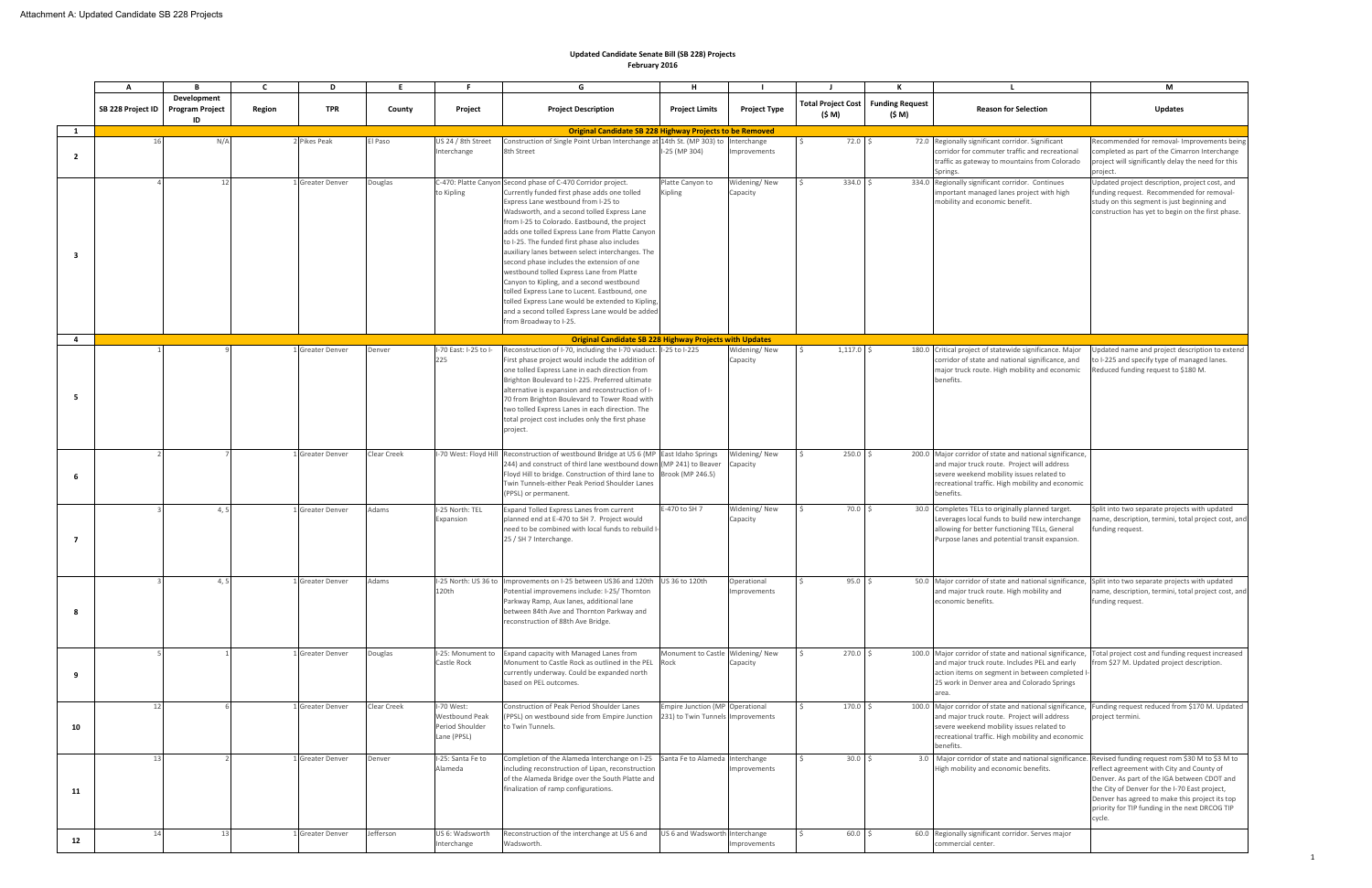|    | SB 228 Project ID | Development<br><b>Program Project</b><br>ID | Region | <b>TPR</b>                 | County   | Project                                                   | <b>Project Description</b>                                                                                                                                                                                                                                                                                                  | <b>Project Limits</b>                                                         | <b>Project Type</b>                  | <b>Total Project Cost</b><br>(\$ M) | <b>Funding Request</b><br>(\$ M) | <b>Reason for Selection</b>                                                                                                                                                                                                                                                                                                            | <b>Updates</b>                                                                                                                                                        |
|----|-------------------|---------------------------------------------|--------|----------------------------|----------|-----------------------------------------------------------|-----------------------------------------------------------------------------------------------------------------------------------------------------------------------------------------------------------------------------------------------------------------------------------------------------------------------------|-------------------------------------------------------------------------------|--------------------------------------|-------------------------------------|----------------------------------|----------------------------------------------------------------------------------------------------------------------------------------------------------------------------------------------------------------------------------------------------------------------------------------------------------------------------------------|-----------------------------------------------------------------------------------------------------------------------------------------------------------------------|
| 13 |                   |                                             |        | <b>Greater Denver</b>      | Adams    | Ave. Interchange                                          | US 85: I-270 to 62nd Reconstruction of the interchange at I-270 and<br>ntersection at 60th Ave. to improve the safety<br>and capacity by making the geometric<br>configuration more intuitive for drivers, adding<br>grade separation, and improving access points<br>based on a PEL study recommendation.                  | -270 to 62nd Ave.                                                             | <b>nterchange</b><br>mprovements     | 35.0%                               |                                  | 35.0 Primary alternate to I-70. Critical during I-70 East Updated project description and increased total<br>construction. Significant truck route.                                                                                                                                                                                    | project cost from \$25 M.                                                                                                                                             |
| 14 |                   | -23                                         |        | Pueblo                     | Pueblo   | US 50 West of<br>Pueblo WB                                | Widening of divided highway westbound from<br>two lanes to three lanes.                                                                                                                                                                                                                                                     | ueblo Boulevard<br>(SH 45) to McCulloch Capacity<br>Boulevard                 | Widening/New                         | $50.0$ \$                           |                                  | 50.0 High mobility and economic benefits., as well as<br>safety benefits. Provides access to major<br>mployers in area.                                                                                                                                                                                                                |                                                                                                                                                                       |
| 15 |                   | 18                                          |        | Pueblo                     | Pueblo   | I-25: 29th street<br>section                              | Part of the Phase 1 of the New Pueblo Freeway<br>Widening of the interstate from two to three<br>lanes in each direction and relocation of<br>nterchange ramps and construction of frontage<br>roads.                                                                                                                       | US 50 (MP 99) to SH<br>47 interchange (MP<br>101)                             | Widening/New<br>Capacity             | $52.0$ \$                           |                                  | 52.0 Major corridor of state and national significance,<br>and major truck route. High mobility and<br>economic benefits. Also provides safety benefits<br>by addressing a narrow bridge and problematic<br>urves.                                                                                                                     | Total project cost increased from \$50 M.                                                                                                                             |
| 16 |                   | 25                                          |        | Southeast                  | Prowers  | US 287: Lamar<br>Reliever Route                           | Construction of new two lane reliever route. A<br>smaller Phase 1 project can be completed for<br>\$30 M.                                                                                                                                                                                                                   | JS 287 (MP 73 to<br>MP 79) and US 50<br>(MP 433 to 435)                       | Nidening/New<br>Capacity             | 160.0                               | 160.0                            | ruck bypass on important Ports to Plains Freight Total project cost increased from \$75 M.<br>Corridor.                                                                                                                                                                                                                                |                                                                                                                                                                       |
| 17 | 17                | 28                                          |        | Pikes Peak                 | El Paso  | SH 21: Research<br>Parkway<br>Interchange                 | Construction of new grade-separated<br>nterchange at SH 21 and Research Parkway.                                                                                                                                                                                                                                            | North of Woodman<br>Rd. (MP 149) to<br>South of Briargate<br>Parkway (MP 151) | nterchange<br>mprovements            | $30.0$ \$                           |                                  | 30.0 Only at grade intersection on this section of the<br>SH21 corridor from Woodmen to Old Ranch<br>Road. This will be the only at grade intersection<br>in this section when the Old Ranch road<br>interchange is completed as part of RAMP. High<br>mobility bernefits- identified as on of the top                                 | Total project cost increased from \$25 M.                                                                                                                             |
| 18 | 24                | N/A                                         |        | 2 Central Front Range Park |          | US 285 Fairplay to<br>Richmond Hill                       | ddition of passing lanes and shoulder widening. Fairplay (MP 183) to                                                                                                                                                                                                                                                        | Richmond Hill (MP                                                             | <b>Other Mobility</b><br>mprovements | 15.0%                               |                                  | 15.0 Strong mobility need for passing lanes. Corridor<br>serves as alternate route to I-70 in event of<br>losures.                                                                                                                                                                                                                     |                                                                                                                                                                       |
| 19 | 25                | N/A                                         |        | South Central              | Huerfano | US 160 Mobility<br><b>Improvements</b>                    | Addition of passing lanes and shoulder widening<br>at selected locations.                                                                                                                                                                                                                                                   | La Veta Pass (MP<br>278.63) to I-25 (MP<br>303.5)                             | Other Mobility<br>mprovements        | $15.0$ \$                           |                                  | 15.0 Improves mobility and safety on corridor<br>providing connnections to several major tourists<br>destinations.                                                                                                                                                                                                                     |                                                                                                                                                                       |
| 20 |                   | 30 <sup>1</sup>                             |        | <b>Grand Valley</b>        | Mesa     | -70: Business Loop                                        | Reconstruction of First and Grand intersection to<br>mprove operations and safety, meet current<br>geometric design standards, and improve<br>pedestrian safety.                                                                                                                                                            | I-70B (MP 4) to 15th<br>St. (MP 6)                                            | Widening/New<br>Capacity             | $20.0$ \$                           |                                  | 16.0 Regionally significant corridor. Project will<br>mprove access, mobility, and safety. Provides<br>access to major commercial area, and improves<br>connection between I-70 and Colorado Mesa<br>University.                                                                                                                       | otal project cost reduced from \$37.5 M and<br>cope updated.                                                                                                          |
| 21 |                   | 41                                          |        | Northwest                  | Grand    | US 40: Fraser to<br><b>Winter Park</b>                    | Construction of capacity improvements on US 40 Fraser (MP 226.5) to<br>between Fraser and Winter Park, likely widening Winter Park (MP<br>to a four lane facility.                                                                                                                                                          | 229)                                                                          | Widening/New<br>Capacity             | 11.0%                               |                                  | 11.0 Regionally significant tourism corridor. Will<br>mprove mobility in busy area with new<br>development.                                                                                                                                                                                                                            |                                                                                                                                                                       |
| 22 | 18                | 34                                          |        | Intermountain              | Eagle    | I-70 West: Dowd<br>Canyon Interchange                     | Reconstruction and upgrade of I-70 Dowd<br>nterchange for safety and operations.                                                                                                                                                                                                                                            | Dowd Canyon (MP<br>170 to MP 174)                                             | <b>nterchange</b><br>mprovements     | 22.0%                               |                                  | 22.0 Major corridor of state and national significance,<br>and major truck route. High mobility and<br>economic benefits. West of Vail- serves<br>significant tourism traffic as well as commuter<br>traffic. Location has one of highest accident rates<br>along I-70 corridor. Will improve substandard on<br>ramp at a sharp curve. | Total project cost increased from \$14 M. \$12-13<br>M for Phase I EB improvements, plus \$5-6 M for<br>Phase II WB improvements, plus \$1.5 M for<br>geohazard work. |
| 23 | 19                | 38                                          |        | Intermountain              | Summit   | I-70 West:<br>Silverthorne<br>Interchange                 | Reconstruction of Exit 205 (Silverthorne)<br>nterchange including installation of a Diverging<br>Diamond Interchange, extensive paving, curb,<br>drainage. All 4 ramps affected, including new<br>capacity on westbound on ramps.                                                                                           | MP 205 to MP 206                                                              | nterchange<br>mprovements            | 20.0%                               |                                  | 19.0 Major corridor of state and national significance, \$11 M request originally reported in error.<br>and major truck route. High mobility and<br>economic benefits. Provides access to major ski<br>areas. Will reduce peak period travel times.                                                                                    | Updated to \$20 M.                                                                                                                                                    |
| 24 | 20                | 36                                          |        | Intermountain              | Summit   | I-70 West: Exit 203<br>Interchange<br><b>Improvements</b> | Conversion of single lane roundabout at the Exit MP 202 to MP 203<br>203 ramp termini to a double lane, consider<br>addition of through lane over existing structure<br>and bridge expansion. This will correct traffic<br>back ups on westbound I-70 in peak periods and<br>weave from an auxiliary lane east of the ramp. |                                                                               | nterchange<br>mprovements            | $6.2 \quad$                         |                                  | 6.2 Major corridor of state and national significance, Total project cost increased from \$4.5 M. If<br>and major truck route. High mobility and<br>economic benefits.                                                                                                                                                                 | striping only is feasible and bridge widening not<br>required, project would only be \$1.08 M.                                                                        |
| 25 | 21                | -33                                         |        | Intermountain              | Eagle    | I-70 Edwards Spur<br>Road                                 | mprovements to sourthern half of the Edwards<br>Spur Rpad starting north of the roadway bridge<br>and ending with connection to US 6 to the south. 0.527)<br>mprovements anticipated to include road and<br>bridge widening, intersection improvements, and<br>pedestrian mobility improvements.                            | -70 G Spur Rd. (MP<br>0) to US 6 (MP                                          | nterchange<br>mprovements            | 35.0%                               |                                  | 25.0 Provides connectivity to I-70. Bustang Stop. One<br>of worst interchanges in Eagle/Summit County.                                                                                                                                                                                                                                 | roject increased from \$15 M due to need for<br>dditional lane in each direction and \$5 M in<br>multimodal improvements.                                             |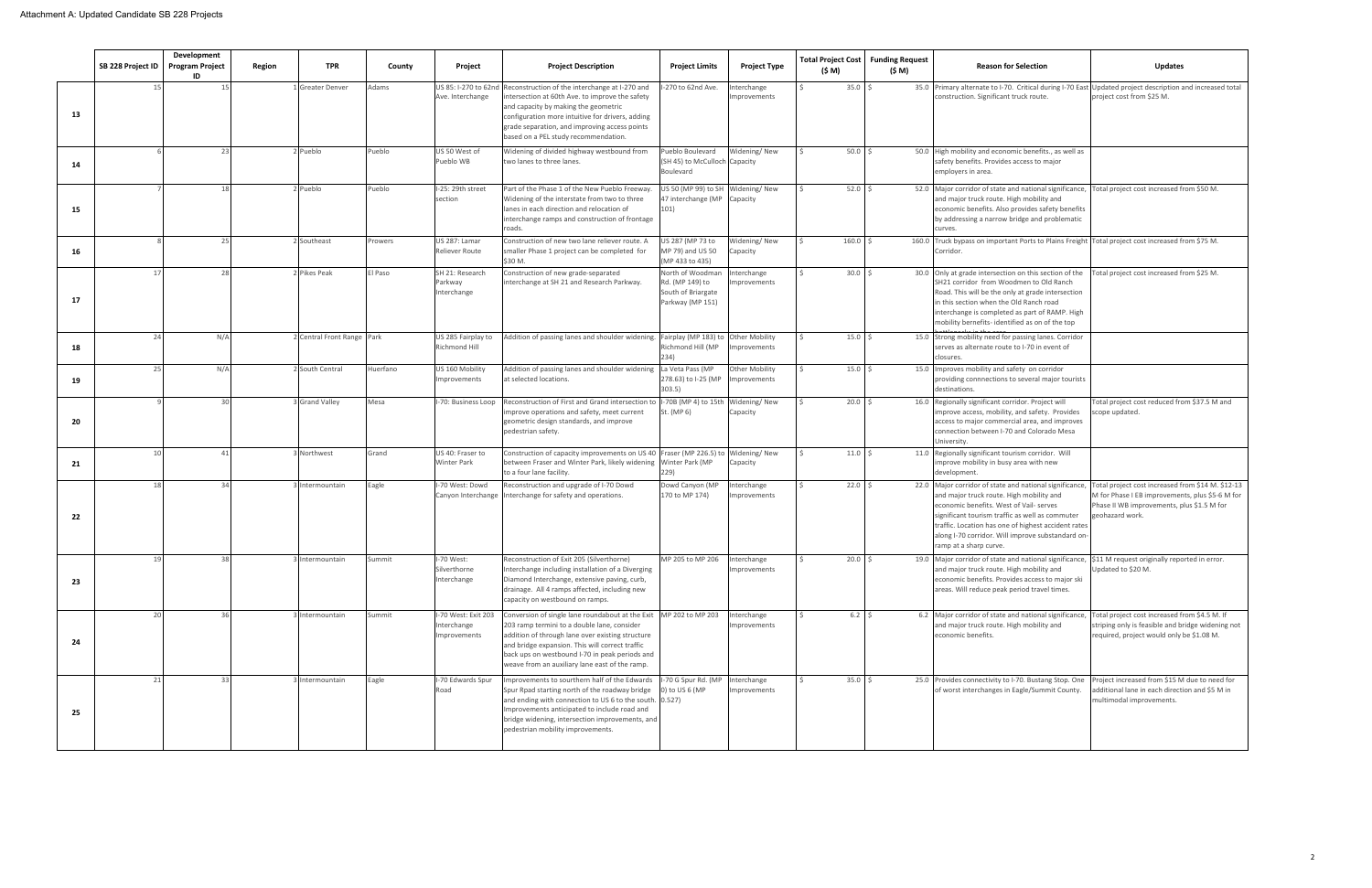|    | SB 228 Project ID | Development<br><b>Program Project</b> | Region<br><b>TPR</b>                    | County                        | Project                                                                 | <b>Project Description</b>                                                                                                                                                                                                                                                                                                                                                                            | <b>Project Limits</b>                                                      | <b>Project Type</b>                   | <b>Total Project Cost   Funding Request</b><br>(\$ M) | (\$ M)                                   | <b>Reason for Selection</b>                                                                                                                                                                                                                                                            | Updates                                                                                                                                                            |
|----|-------------------|---------------------------------------|-----------------------------------------|-------------------------------|-------------------------------------------------------------------------|-------------------------------------------------------------------------------------------------------------------------------------------------------------------------------------------------------------------------------------------------------------------------------------------------------------------------------------------------------------------------------------------------------|----------------------------------------------------------------------------|---------------------------------------|-------------------------------------------------------|------------------------------------------|----------------------------------------------------------------------------------------------------------------------------------------------------------------------------------------------------------------------------------------------------------------------------------------|--------------------------------------------------------------------------------------------------------------------------------------------------------------------|
| 26 | 26                | ID<br>35                              | 3 Intermountain                         | Eagle                         | I-70 West: Vail Pass<br>Auxiliary Lanes and<br><b>Wildlife Overpass</b> | Completion of NEPA and preliminary engineering MP 180 to MP 195<br>for recommended third lane (both directions) to<br>increase safety and mobility. Installation of<br>permanent water quality features, relocation of<br>bike path, and completion of 3 miles of roadway<br>widening.                                                                                                                |                                                                            | Other Mobility<br>mprovements         | 75.0                                                  |                                          | 72.5 Major corridor of state and national significance, Total project cost increased from \$50 M.<br>and major truck route. High mobility and<br>economic benefits. Serves significant tourism<br>traffic.                                                                             |                                                                                                                                                                    |
| 27 | 27                | 37                                    | 3 Intermountain                         | Summit                        | I-70 West: Frisco to<br>Silverthorne<br>Auxiliary Lane                  | Construction of eastbound auxiliary lane from<br>MP 203 to 205. Identified in the Silverthorne<br>Interchange PEL as a safety improvement for<br>eastbound I-70. Minimal widening required.                                                                                                                                                                                                           | MP 203 to MP 205                                                           | <b>Other Mobility</b><br>mprovements  | $11.2 \frac{5}{7}$                                    |                                          | 10.0 Major corridor of state and national significance, Total project cost increased from \$8 M.<br>and major truck route. High mobility and<br>economic benefits.                                                                                                                     |                                                                                                                                                                    |
| 28 | 28                | 45                                    | 3 Intermountain                         | Garfield                      | SH 13: Rifle North                                                      | Reconstruction of NHS and high volume truck<br>route to add shoulders, game fence and wildlife<br>underpasses.                                                                                                                                                                                                                                                                                        | Rifle (MP 4) to Rio<br><b>Blanco County Line</b><br>(MP 16)                | Other Mobility<br>nprovements         | 60.0                                                  |                                          | 52.0 Adding shoulders will improve truck movement.<br>Strong economic benefits given importance of<br>corridor for freight and energy development.                                                                                                                                     | Funding need reduced from \$60 M.                                                                                                                                  |
| 29 | 11                | 52                                    | 4 Greater Denver /<br>North Front Range | Weld/ Larimer SH 14           | Adams/ Broomfield/ I-25 North: SH 7 to                                  | Addition of one tolled Express Lane in each<br>direction, interchange reconstruction, mainline<br>reconstruction, safety, and Intelligent<br>Transportation System (ITS) improvements from<br>SH 7 to SH 14.                                                                                                                                                                                          | SH 7 (MP 229) to SH Widening/ New<br>14 (MP 270)                           | Capacity                              | 1,500.0                                               |                                          | 350.0 Major corridor of state and national significance, Funding request increased from \$200 M. Total<br>and major truck route. High mobility and<br>economic benefits.                                                                                                               | project cost increased from \$1,000 M.                                                                                                                             |
| 30 | 22                | 58                                    | 4 North Front Range                     | Weld                          | US 34 / US85<br>Interchange<br>Reconfiguration                          | mprovements to the safety and capacity of<br>nterchange by making the geometric<br>configuration of the interchange more intuitive<br>to drivers, adding grade separations, and<br>mproving access points. Due to its complexity<br>this interchange has come to be known by locals<br>as Spaghetti Junction.                                                                                         | US 85 (MP 112 to<br>MP 114)                                                | terchange<br>mprovements              | 100.0                                                 |                                          | 99.0 Regionally significant corridor supporting freight, Total project cost increased from \$75 M.<br>energy, oil, agriculture, and commuter traffic.<br>Will update and reconfigure failing structures and<br>improve mobility and operations.                                        |                                                                                                                                                                    |
| 31 | 29                | 72                                    | 4 Eastern                               | Morgan/<br>Washington/Lincoln | SH 71 Super 2                                                           | Reconstruction of corridor to Super 2<br>configuration.                                                                                                                                                                                                                                                                                                                                               | I-70 to Nebraska<br>State Line.                                            | Other Mobility<br>mprovements         | 100.0                                                 |                                          | 100.0 Congressionally designated high priority corridor Updated project description and limits.<br>(Heartland Expressway). Will add shoulders and<br>improve roadway to Super 2. Improvements will<br>attract truck traffic away from I-25 and other<br>corridors.                     |                                                                                                                                                                    |
| 32 | 23                | 92                                    | 5 Southwest                             | La Plata                      | US 550/US 160<br>Connection                                             | Completion of the connection of US 550 to US<br>160 at the Grandview Interchange.                                                                                                                                                                                                                                                                                                                     | Grandview<br>nterchange south to<br>CR 220 (MP 15.5)                       | Interchange<br><b>Improvements</b>    |                                                       | 91.0 \$90 (\$10 M for<br>ROW and design) | Congested corridor improves travel time and<br>access. Connects to new development and<br>hospital.                                                                                                                                                                                    | Total project cost increased from \$90 M.                                                                                                                          |
| 33 | 30                | 94                                    | 5 Gunnison Valley                       | Ouray/ Montrose               | US 550: Passing<br>Lanes North of<br>Ridgway                            | Addition of passing opportunities and mobility<br>mprovements to US 550, north of Ridgway. The Colona (MP 117)<br>project includes safety Improvements with the<br>addition of shoulder widening, curve corrections,<br>and the installation of a wildlife underpass.                                                                                                                                 | Ridgway (MP 111) t                                                         | Other Mobility<br>nprovements         | 27.0                                                  |                                          | 27.0 Regionally significant corridor with heavy truck<br>traffic. Passing lanes will improve mobility and<br>wildlife mitigation will address animal-vehicle<br>accidents in an area with one of the highest<br>animal-vehicle accident rates in the state.                            | otal project cost increased from \$15 M.                                                                                                                           |
| 34 | 31                | 85                                    | 5 San Luis Valley                       | Mineral                       | US 160: Wolf Creek<br>Pass East Mobility<br>mprovements                 | his is the final project outlined in the US 550<br>East of Wolf Creek Pass Environmental<br>Assessment (EA). The design includes the<br>addition of passing opportunities, mobility<br>mprovements, and safety Improvements<br>including shoulder widening, curve corrections,<br>rock excavation and rockfall protection, chain<br>station reconstruction, and fiber optic backbone<br>installation. | Lake Creek (MP 175) Other Mobility<br>to East of Chain<br>Station (MP 180) | mprovements                           | 45.3                                                  |                                          | 45.3 Regionally significant corridor accessing Wolf<br>Creek Ski Area. Freight corridor. Improves<br>mobility on mountainous roadway pass.                                                                                                                                             | Total project cost increased from \$35 M.                                                                                                                          |
| 35 | 32                | 83                                    | 5 Southwest                             | La Plata                      | US 160 Dry Creek<br>Improvements                                        | Addition of passing opportunities and mobility<br>Passing and Mobility improvements including an intersection<br>relocation at CR 223, and a two lane bypass<br>around Gem village. The project also includes<br>the following safety improvements: shoulder<br>widening, access consolidation, wildlife<br>underpass and fencing, passing lane extension.                                            | SH 172 (MP 93) to<br>West of Gem Village<br>(MP 101)                       | <b>Other Mobility</b><br>Improvements | $21.5$ \$                                             |                                          | 21.5 Bypass and passing lanes will improve travel<br>times. Connects two major communities in the<br>area.                                                                                                                                                                             | Updated name from US 160: Durango to Bayfield<br>Passing and Mobility Improvements. Increased<br>total project cost from \$20 M. and increased<br>funding request. |
| 36 | 33                | 90                                    | 5 Southwest                             | La Plata                      | US 550 South:<br>Sunnyside                                              | Major reconstruction requiring widening to a<br>four lane roadway, including earthwork,<br>drainage, irrigation, utilities, HMA paving,<br>pedestrian bridge, sound wall, small and large<br>mammal crossings.                                                                                                                                                                                        | MP 8-10                                                                    | Other Mobility<br>Improvements        | $26.6$ \$                                             |                                          | 26.6 Widening to 4 lanes will improve safety and<br>travel times on congested corridor with no<br>shoulders. Regionally significant corridor, freight projects- US 550 South: Sunnyside and US 550<br>route to New Mexico. Provides access to areas of South: Gap.<br>new development. | US 550: New Mexico State Line North to Durango<br>Passing and Mobility Improvements split into two                                                                 |
| 37 | 33                | 91                                    | 5 Southwest                             | La Plata                      | US 550 South: Gap                                                       | Reconstruction to four lanes, including drainage, MP 9-12<br>utilities, large and small mammal crossings, and<br>intersection improvements.                                                                                                                                                                                                                                                           |                                                                            | Other Mobility<br>Improvements        | 30.0                                                  |                                          | 27.3 Widening to 4 lanes will improve safety and<br>travel times on congested corridor with no<br>shoulders. Regionally significant corridor, freight projects- US 550 South: Sunnyside and US 550<br>route to New Mexico. Provides access to areas of South: Gap.<br>new development. | US 550: New Mexico State Line North to Durango<br>Passing and Mobility Improvements split into two                                                                 |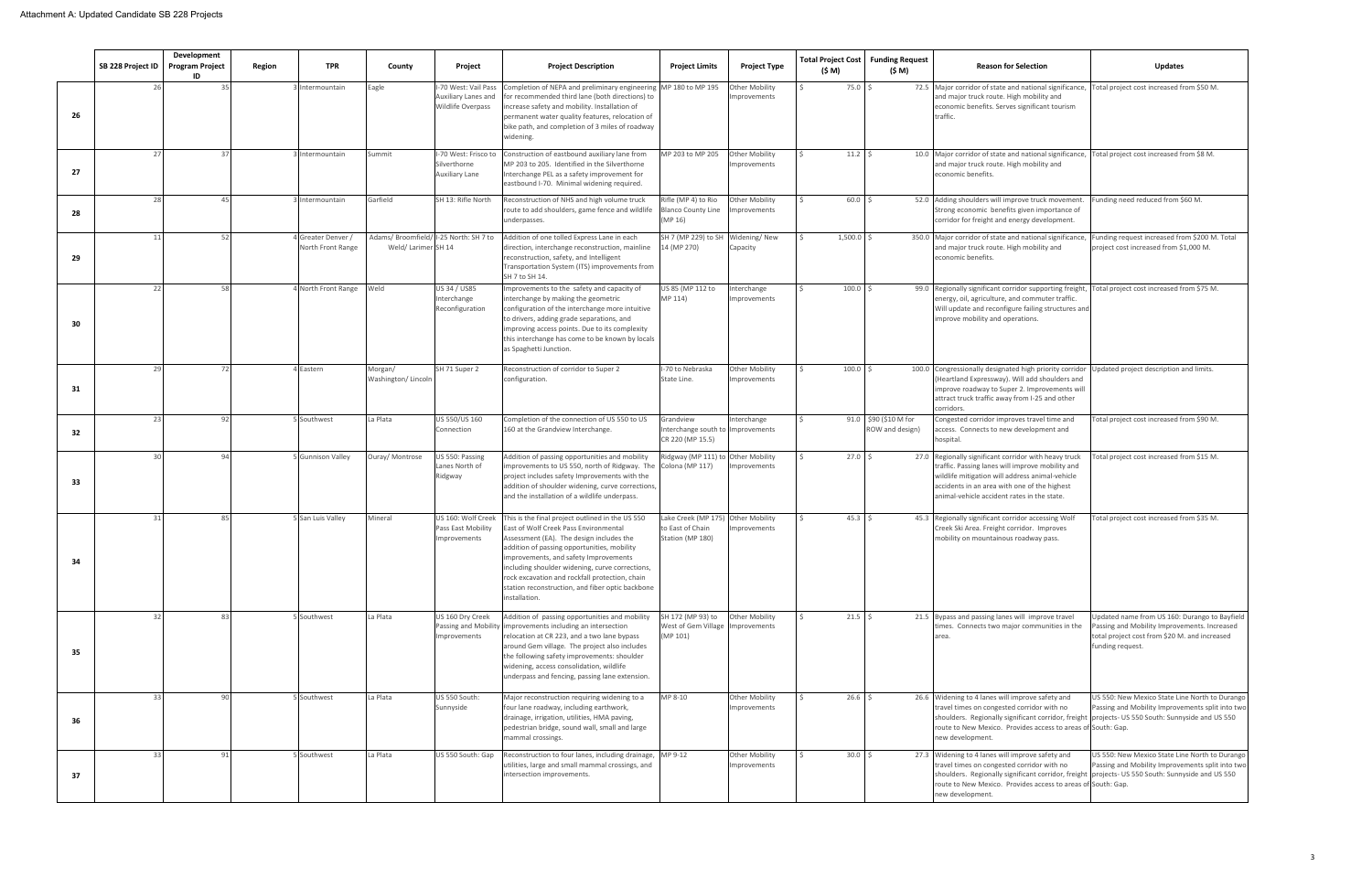|    | SB 228 Project ID | Development<br><b>Program Project</b><br>ID | Region | <b>TPR</b>                                                      | County                  | Project                                                                        | <b>Project Description</b>                                                                                                                                                                                                                                                                                                                                                                                                                              | <b>Project Limits</b>                                            | <b>Project Type</b>         | <b>Total Project Cost</b><br>(\$ M) | <b>Funding Request</b><br>(\$ M) | <b>Reason for Selection</b> | <b>Updates</b> |
|----|-------------------|---------------------------------------------|--------|-----------------------------------------------------------------|-------------------------|--------------------------------------------------------------------------------|---------------------------------------------------------------------------------------------------------------------------------------------------------------------------------------------------------------------------------------------------------------------------------------------------------------------------------------------------------------------------------------------------------------------------------------------------------|------------------------------------------------------------------|-----------------------------|-------------------------------------|----------------------------------|-----------------------------|----------------|
| 38 |                   |                                             |        |                                                                 |                         |                                                                                | <b>Potential NEW Candidate SB 228 Highway Projects</b>                                                                                                                                                                                                                                                                                                                                                                                                  |                                                                  |                             |                                     |                                  |                             |                |
| 39 | 46                | O6                                          |        | Statewide Greater Denver Area Denver, Douglas                   |                         | I-25 South<br>Metro/Managed<br>Motorway<br>Demonstration<br>Project            | The Colorado Managed Motorways project<br>would build upon the Intelligent Transportation<br>Systems (ITS) applications already present in the I<br>25 corridor, including ramp metering and traveler<br>information systems, to improve the overall<br>average speed and vehicular throughput in the<br>corridor during peak demand (rush hour).                                                                                                       | Ridgegate Pkwy. to<br>University Blvd.                           | Operational<br>Improvements | 7.6%                                | 7.6                              |                             |                |
| 40 | 47                | O <sub>6</sub>                              |        | Statewide Greater Denver Area Jefferson, Clear<br>Intermountain | Creek, Summit,<br>Eagle | I-70 Mountain<br><b>Corridor Connected</b>                                     | The primary goal of the CV Pilot Program is to<br>maximize safety and mobility on the I-70<br>Vehicle (CV) Project mountain corridor through probe data collection,<br>vehicle-to-infrastructure (V2I) communication,<br>and related decision support analysis to enable<br>real-time traffic management and traveler<br>nformation and safety applications.                                                                                            | -470 to Vail                                                     | Operational<br>Improvements | $11.2$ \$                           | 11.2                             |                             |                |
| 41 | 34                |                                             |        | Greater Denver Area Denver                                      |                         | Phase 3.0: Santa Fe roadway widening.<br>to Bronco Arch<br>(including bridges) | I-25: Valley Highway Replacement of bridges and interchanges and                                                                                                                                                                                                                                                                                                                                                                                        | Santa Fe to Bronco<br>Arch                                       | Widening/New<br>Capacity    | $60.0$ \$                           | 60.0                             |                             |                |
| 42 |                   | 10                                          |        | Greater Denver Area Denver                                      |                         | I-225: I-25 to<br>Yosemite                                                     | Complete NEPA and final design for \$3 million.<br>Construction involves removing bottleneck at<br>Yosemite by splitting traffic going to northbound<br>and southbound I-25 with two lanes for each<br>direction. Current DTR on-ramp would serve<br>northbound I-25 only with a braided ramp under<br>I-225 to I-25 northbound that will connect to the<br>right side of the I-225 to I-25 southbound lanes.<br>Includes replacement of Ulster bridge. | -25 to Yosemite                                                  | Widening/New<br>Capacity    | $60.0$ \$                           | 60.0                             |                             |                |
| 43 | 26                | 19                                          |        | Pikes Peak Area                                                 | El Paso                 | I-25: Widening S<br>Academy to<br>Circle/Lake                                  | Widening of roadway to six lanes.                                                                                                                                                                                                                                                                                                                                                                                                                       | S. Academy Blvd. to Widening/New<br>Circle/Lake                  | Capacity                    | 35.0%                               | 35.0                             |                             |                |
| 44 | 37                | 21                                          |        | Pikes Peak Area                                                 | El Paso                 | US 24 West: 8th<br>Street to 31st St.                                          | Widening of roadway from four to six lanes.                                                                                                                                                                                                                                                                                                                                                                                                             | 8th St. to 31st St.                                              | Widening/New<br>Capacity    | $55.0$ \$                           | 55.0                             |                             |                |
| 45 | 38                | 22                                          |        | Pikes Peak Area                                                 | El Paso                 | US 24 East:<br>Widening<br>Garrett/Dodge to<br>Stapleton Rd.                   | Widening of roadway to four lanes from<br>Garett/Dodge Rd. to Stapleton Rd.                                                                                                                                                                                                                                                                                                                                                                             | Garret/Dodge Rd.<br>(MP 318.3) to<br>Stapleton Rd. (MP<br>323.6) | Widening/New<br>Capacity    | $28.0$ \$                           | 28.0                             |                             |                |
| 46 | 39                | 53                                          |        | Eastern                                                         | Lincoln / Kit Carson    | I-70: Seibert-West<br><b>ASR Replacement</b>                                   | Replacement of Akali-Silica Reactivity (ASR)<br>pavement and associated safety improvements.                                                                                                                                                                                                                                                                                                                                                            | MP 402.3 to MP<br>406.9                                          | Asset Mgmt.                 | $17.5$ \$                           | 17.5                             |                             |                |
| 47 | $\Delta \Omega$   | 53                                          |        | Eastern                                                         |                         | I-70: Arriba-East and<br>West HMA Failure                                      | Overlay/reconstruction of failing Hot Mix Asphalt MP 380.0 to MP<br>(HMA) pavement for 15.1 miles.                                                                                                                                                                                                                                                                                                                                                      | 395.1                                                            | Asset Mgmt.                 | $56.5$ \$                           | 56.5                             |                             |                |
| 48 | 41                | 53                                          |        | <b>Eastern</b>                                                  |                         | West HMA<br>Replacement                                                        | I-70: Genoa-East and Overlay/reconstruction of failing HMA pavement MP 368.7 to MP 380 Asset Mgmt.<br>for 11.3 miles.                                                                                                                                                                                                                                                                                                                                   |                                                                  |                             | $42.5$ \$                           | 42.5                             |                             |                |
| 49 | 42                | 53                                          |        | Eastern                                                         |                         | I-70: Burlington-<br>West HMA<br>Replacement                                   | Overlay/reconstruction of failing HMA pavement MP 427.4 to MP<br>for 8.9 miles.                                                                                                                                                                                                                                                                                                                                                                         | 436.3                                                            | Asset Mgmt.                 | $33.5$ \$                           | 33.5                             |                             |                |
| 50 |                   | 53                                          |        | Eastern                                                         |                         | I-70: East Spot<br>and Cedar Point<br>West                                     | Replacment of distressed concrete pavement for Flagler and Cedar<br>Repairs- Flagler East 3 miles (Cedar Point West) and 5 miles (Flagler to Point West<br>Kansas State Line).                                                                                                                                                                                                                                                                          |                                                                  | Asset Mgmt.                 | 30.0%                               | 30.0                             |                             |                |
| 51 | 44                | 54                                          |        | Upper Front Range Morgan                                        |                         | Brush Phase 4                                                                  | I-76: Fort Morgan to Reconstruction of roadway and interchanges<br>between Ft. Morgan and Brush.                                                                                                                                                                                                                                                                                                                                                        | Ft. Morgan to Brush Asset Mgmt.                                  |                             | $41.5$ \$                           | 41.5                             |                             |                |
| 52 | 45                | 54                                          |        | Upper Front Range Morgan                                        |                         | I-76: Fort Morgan to<br>Brush Phase 5                                          | Reconstruction of roadway and interchanges<br>between Ft. Morgan and Brush.                                                                                                                                                                                                                                                                                                                                                                             | Ft. Morgan to Brush Asset Mgmt.                                  |                             | $58.5$ \$                           | 58.5                             |                             |                |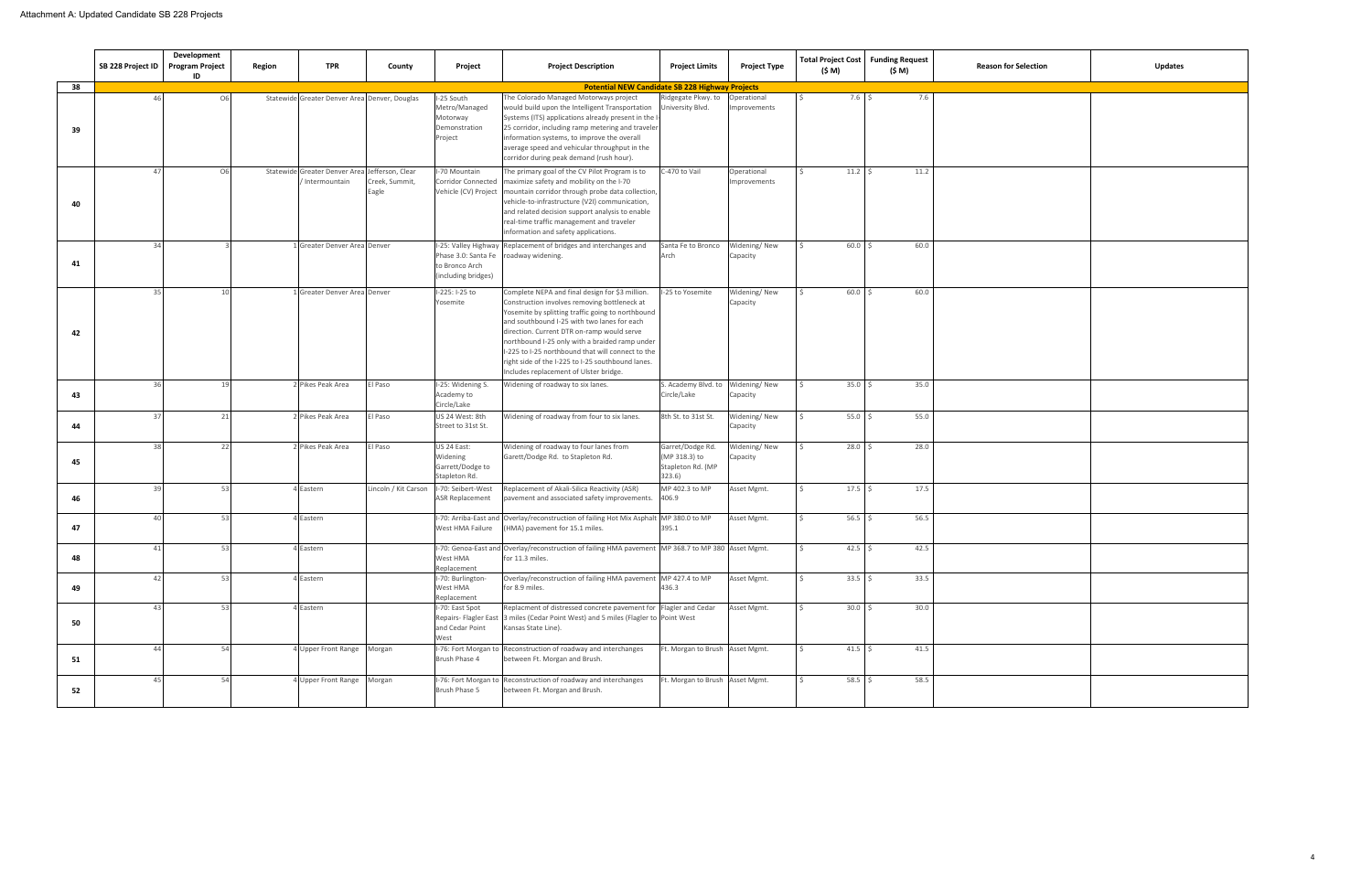|    | SB 228 Project ID | Development<br><b>Program Project</b><br>ID | Region              | <b>TPR</b>            | County                              | Project                                                                                                                          | <b>Project Description</b>                                                                                                                                                                                                                                                                                                                                                                                                | <b>Project Limits</b>                                     | <b>Project Type</b>                  | (\$ M)            | Total Project Cost   Funding Request<br>(\$ M) | <b>Reason for Selection</b>                                                                                                                                                                                                                       | <b>Updates</b>                                                                                                                                                                                                         |
|----|-------------------|---------------------------------------------|---------------------|-----------------------|-------------------------------------|----------------------------------------------------------------------------------------------------------------------------------|---------------------------------------------------------------------------------------------------------------------------------------------------------------------------------------------------------------------------------------------------------------------------------------------------------------------------------------------------------------------------------------------------------------------------|-----------------------------------------------------------|--------------------------------------|-------------------|------------------------------------------------|---------------------------------------------------------------------------------------------------------------------------------------------------------------------------------------------------------------------------------------------------|------------------------------------------------------------------------------------------------------------------------------------------------------------------------------------------------------------------------|
| 53 |                   |                                             |                     |                       |                                     |                                                                                                                                  | <b>Original Candidate SB 228 Transit Projects to be Removed</b>                                                                                                                                                                                                                                                                                                                                                           |                                                           |                                      |                   |                                                |                                                                                                                                                                                                                                                   |                                                                                                                                                                                                                        |
| 54 | T17               | N/A                                         | Statewide Southeast |                       | Prowers, Bent,<br>Otero, Las Animas | Position Colorado<br>for Federal Funds by<br>Providing a Match<br>for Southwest Chief<br><b>TIGER Application</b>                | Similar to the successful application by Garden<br>City, KS, CDOT would position itself to be eligible Amtrak line<br>for future TIGER grant opportunities. This is<br>consistent with CDOT's State Freight & Passenger<br>Rail Plan goal to be competitive for federal<br>dollars.                                                                                                                                       | Southwest Chief                                           |                                      | 3.0 <sup>5</sup>  |                                                | 3.0 High priority for consideration by the State as<br>evidenced through the creation by the State<br>Legislature of the Southwest Chief Commission.<br>Regionally significant for tourism & economic<br>development.                             | \$1 M from TC Contingency was a sufficient<br>commitment, with commitments made by other<br>parties, to win a TIGER VII grant. Project is<br>proceding to contract by June, and construction<br>by first half of 2017. |
| 55 |                   |                                             |                     |                       |                                     |                                                                                                                                  |                                                                                                                                                                                                                                                                                                                                                                                                                           | <b>Original Candidate SB 228 Transit Projects</b>         |                                      |                   |                                                |                                                                                                                                                                                                                                                   |                                                                                                                                                                                                                        |
| 56 | T <sub>02</sub>   |                                             | Statewide Statewide |                       | Statewide                           | <b>Bus Operational</b><br>Improvements to<br><b>Highway Projects</b>                                                             | Includes transit signal priority treatments, bus<br>top/pullout, queue jump lanes, and bus-on-<br>houlder signing/striping.                                                                                                                                                                                                                                                                                               | Specific locations<br><b>TBD</b>                          | Operational<br>mprovements           | $16.1 \quad $5$   |                                                | 16.1 Provides significant travel time improvements for Total project cost increased from \$15 M.<br>minimal investment. "Maximize" budget<br>category. Which strategies used depends upon<br>highway project selection                            |                                                                                                                                                                                                                        |
| 57 | <b>T08</b>        |                                             | Statewide Statewide |                       | Statewide                           | Transit                                                                                                                          | Creation of Transit Infrastructure Bank providing Statewide<br>Infrastructure Bank the opportunity for larger scale regional transit<br>projects to move forward with loan-based<br>project delivery option.                                                                                                                                                                                                              |                                                           | <b>Other Mobility</b><br>mprovements | 10.0 <sup>5</sup> |                                                | 10.0 Financing mechanism.                                                                                                                                                                                                                         |                                                                                                                                                                                                                        |
| 58 | T09               |                                             | Statewide Statewide |                       | Statewide                           | <b>Expansion Buses for</b><br>Interregional,<br><b>Regional Service</b>                                                          | Purchase of buses to allow for the expansion of<br>Bustang potentially to Pueblo, Greeley, or<br>frequency enhancements on base routes. Allows Colorado Springs to<br>expansion of regional commuter or rural regional Pueblo via I-25<br>service.                                                                                                                                                                        | Denver to Greeley<br>via SH 85 and                        | Other Mobility<br>nprovements        | 8.0 <sup>5</sup>  |                                                | 8.0 Strategic importance identified in Regional<br>Fransit Plans.                                                                                                                                                                                 | Total project cost increased from \$7.3 M.                                                                                                                                                                             |
| 59 | T16               | T <sub>2</sub> , T <sub>3</sub>             |                     | <b>Greater Denver</b> | Adams                               | North Metro Rai<br>Line to 162nd<br>Avenue                                                                                       | RTD is completing North Metro DUS to 124th.<br>This project is 124th to 162nd Avenue, and is<br>largely single track, with some double/passing<br>track segments. Stations are initially built for 2-<br>ar consists w/expandability to 4-car.                                                                                                                                                                            | 124th & Claude Ct.<br>to 162nd Ave. and<br>Colorado Blvd. | Rail                                 | $263.0$ \$        |                                                | 263.0 FasTracks completion is first/top rated passenger Total project cost increased from \$168 M based<br>rail project in State Rail Plan. Required element<br>for 2nd highest rated project, extending up into<br>the North Front Range Region. | on RTD estimates.                                                                                                                                                                                                      |
| 60 | T03               |                                             |                     | Pikes Peak            | El Paso                             | I-25 Monument<br>Interchange Park<br>and Ride                                                                                    | Addition of northbound Park and Ride to I-25 Slip I-25 and SH 105<br>Ramp at Monument Interchange                                                                                                                                                                                                                                                                                                                         |                                                           | nterchange<br>mprovements            | 4.0 <sup>5</sup>  |                                                | 4.0 Travel time improvement of several minutes x 30 Total project cost increased from \$3.8 M.<br>or more passengers per bus for each bus serving<br>the Monument park and ride.                                                                  |                                                                                                                                                                                                                        |
| 61 | T <sub>10</sub>   |                                             |                     | Pikes Peak            | El Paso                             | I-25: Monument<br>Park and Ride<br>Expansion                                                                                     | Expansion of Park and Ride capacity to include an I-25 and SH 105<br>additional 100-120 spaces. The existing park and<br>ride accommodates approximately 240 cars.                                                                                                                                                                                                                                                        |                                                           | <b>Transit Facilities</b>            | $1.3 \quad$       |                                                | 1.3 Major corridor of state and national significance.<br>High mobility and economic benefits. Component<br>of multi-modal approach to maximize benefit of<br>existing facilities.                                                                | Total project cost increased from \$1.2 M.                                                                                                                                                                             |
| 62 | T11               |                                             |                     | Pikes Peak            | El Paso                             | I-25: Tejon Park and<br>Ride Expansion and<br>Reconstruction                                                                     | Expansion of Park and Ride capacity to include up I-25 and Tejon St.<br>to an additional 100 spaces. The existing park and<br>ride accommodates approximately 100 cars. The<br>project will also improve access/egress for both<br>cars and buses, leverage the site's potential for<br>additional connections with regional and intercity<br>buses, and improve safety and security with<br>lighting and other measures. |                                                           | <b>Fransit Facilities</b>            | $1.6 \pm 5$       |                                                | 1.6 Major corridor of state and national significance.<br>High mobility and economic benefits. Component<br>of multi-modal approach to maximize benefit of<br>existing facilities.                                                                | Total project cost increased from \$1.5 M.                                                                                                                                                                             |
| 63 | T12               | T5                                          |                     | Pueblo                | Pueblo                              | I-25 / US 50 Add<br>new Pueblo Park<br>and Ride for<br>Carpools, Vanpools,<br>and for Expansion of<br><b>Bustang Express Bus</b> | Construction of a 200 space originating Park and I-25 and US 50<br>Ride on the west side of the I-25 / US 50<br>interchange at exit 101.                                                                                                                                                                                                                                                                                  |                                                           | <b>Transit Facilities</b>            | $2.2 \quad$ \$    |                                                | 2.2 Major corridor of state and national significance. Total project cost increased from \$2 M.<br>High mobility and economic benefits. Component<br>of multi-modal approach to maximize benefit of<br>existing facilities.                       |                                                                                                                                                                                                                        |
| 64 | T06               |                                             |                     | Intermountain         | Pitkin                              | Grade - Separated<br>Pedestrian Crossing<br>at Buttermilk Ski<br>Base Area, Located<br>at SH 82 / Owl Creek<br>Road              | Construction of grade-separated pedestrian<br>crossing to improve mobility and safety for<br>through motorists and transit patrons crossing<br>from the south side of the Buttermilk Ski Area<br>base to the north side SH 82 Bus Rapid Transit<br>(BRT) stop.                                                                                                                                                            | SH 82 and Owl Creek Other Mobility                        | mprovements                          | $5.4 \quad $5$    |                                                | 5.4 Regional, state, and nationally-significant transit<br>infrastructure for Colorado. This is a VelociRFTA<br>BRT stop in both directions. This will serve<br>working commuters and tourists/visitors alike.                                    | Total project cost increased from \$5 M.                                                                                                                                                                               |
| 65 | T07               |                                             |                     | Intermountain         | Eagle                               | Grade - Separated<br>Pedestrian Crossing<br>at Town of Basalt                                                                    | This project will improve speed and safety for<br>through-motorists as well as speed and safety for Ave.<br>transit patrons crossing from the southern side of<br>the SH 82 where the park and ride is located to<br>the northern side of SH 82 where the town<br>center is.                                                                                                                                              | SH 82 and Basalt                                          | Other Mobility<br>mprovements        | 5.4 <sup>5</sup>  |                                                | 5.4 Regional, state, and nationally-significant transit<br>infrastructure for Colorado. This is a VelociRFTA<br>BRT stop in both directions. This will serve<br>working commuters, residents of Basalt, and<br>tourists/visitors alike.           | Total project cost increased from \$5 M.                                                                                                                                                                               |
| 66 | T01               |                                             |                     | <b>Greater Denver</b> | Boulder                             | SH 119 Bus Rapid<br>Transit                                                                                                      | Bus Rapid Transit (BRT), or a high-quality, high<br>capacity bus-based rapid transit system, along SH Longmont<br>119 between Boulder and Longmont.<br>Components of project include bus pull-out/<br>queue jump lanes, signal improvements, vehicles,<br>and bus station canopies/shelters.                                                                                                                              | Boulder to                                                | Operational<br>mprovements           | $61.3$ \$         |                                                | 61.3 Highly rated project from RTD and NW Corridor<br>Stakeholders. Strong mobility and economic<br>benefits.                                                                                                                                     | Total project cost increased from \$57.2 M.                                                                                                                                                                            |